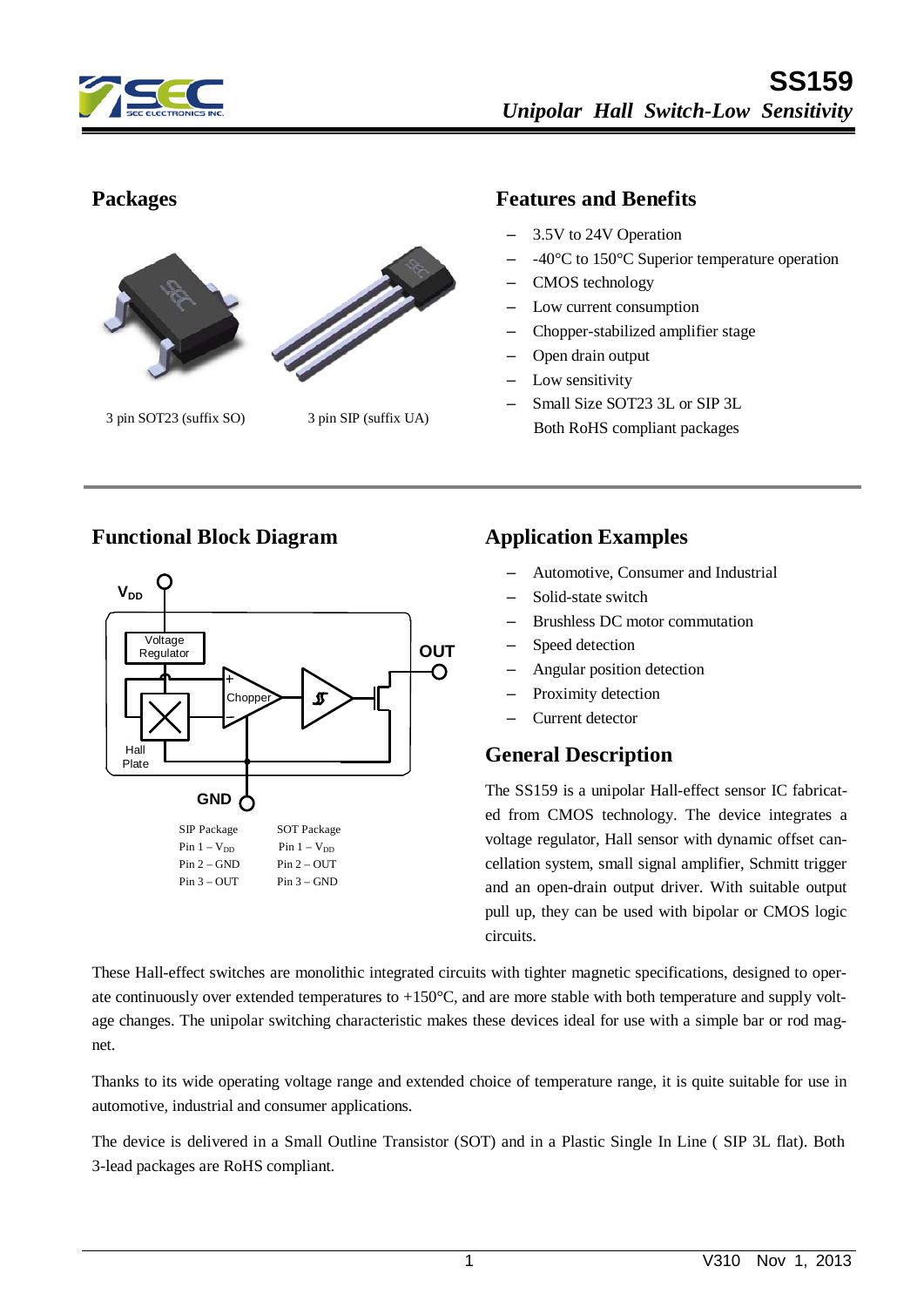

### **Glossary of Terms**

| Units of magnetic flux density: $1mT = 10$ Gauss                                 |
|----------------------------------------------------------------------------------|
| <b>Restriction of Hazardous Substances</b>                                       |
| Magnetic flux density applied on the branded side of the package which turns the |
| output                                                                           |
| driver ON $(V_{\text{OUT}} = V_{\text{DSon}})$                                   |
| Magnetic flux density applied on the branded side of the package which turns the |
| output                                                                           |
| driver OFF ( $V_{OUT}$ = high)                                                   |
|                                                                                  |

# **Pin Definitions and Descriptions**





| <b>SOT Pin <math>N_2</math> SIP Pin <math>N_2</math></b> | Name            | <b>Type</b> | <b>Function</b>       |  |
|----------------------------------------------------------|-----------------|-------------|-----------------------|--|
|                                                          | V <sub>DD</sub> | Supply      | Supply Voltage pin    |  |
|                                                          | <b>OUT</b>      | Output      | Open Drain Output pin |  |
|                                                          | <b>GND</b>      | Ground      | Ground pin            |  |

#### **Absolute Maximum Ratings**

| <b>Parameter</b>                 | <b>Symbol</b>  | Value        | <b>Units</b> |
|----------------------------------|----------------|--------------|--------------|
| <b>Supply Voltage</b>            | $\rm V_{DD}$   | 28           |              |
| <b>Supply Current</b>            | $I_{DD}$       | 50           | mA           |
| <b>Output Voltage</b>            | $\rm V_{OUT}$  | 28           |              |
| <b>Output Current</b>            | $I_{\rm{OUT}}$ | 50           | mA           |
| <b>Storage Temperature Range</b> | $T_S$          | $-65$ to 170 | $\sim$       |

| <b>Operating Temperature Range</b> | <b>Symbol</b> | <b>Value</b> | Units |
|------------------------------------|---------------|--------------|-------|
| Temperature Suffix "E"             |               | $-40$ to 85  |       |
| Temperature Suffix "K"             |               | $-40$ to 125 |       |
| Temperature Suffix "L"             |               | $-40$ to 150 |       |

Exceeding the absolute maximum ratings may cause permanent damage. Exposure to absolute-maximum-rated conditions for extended periods may affect device reliability.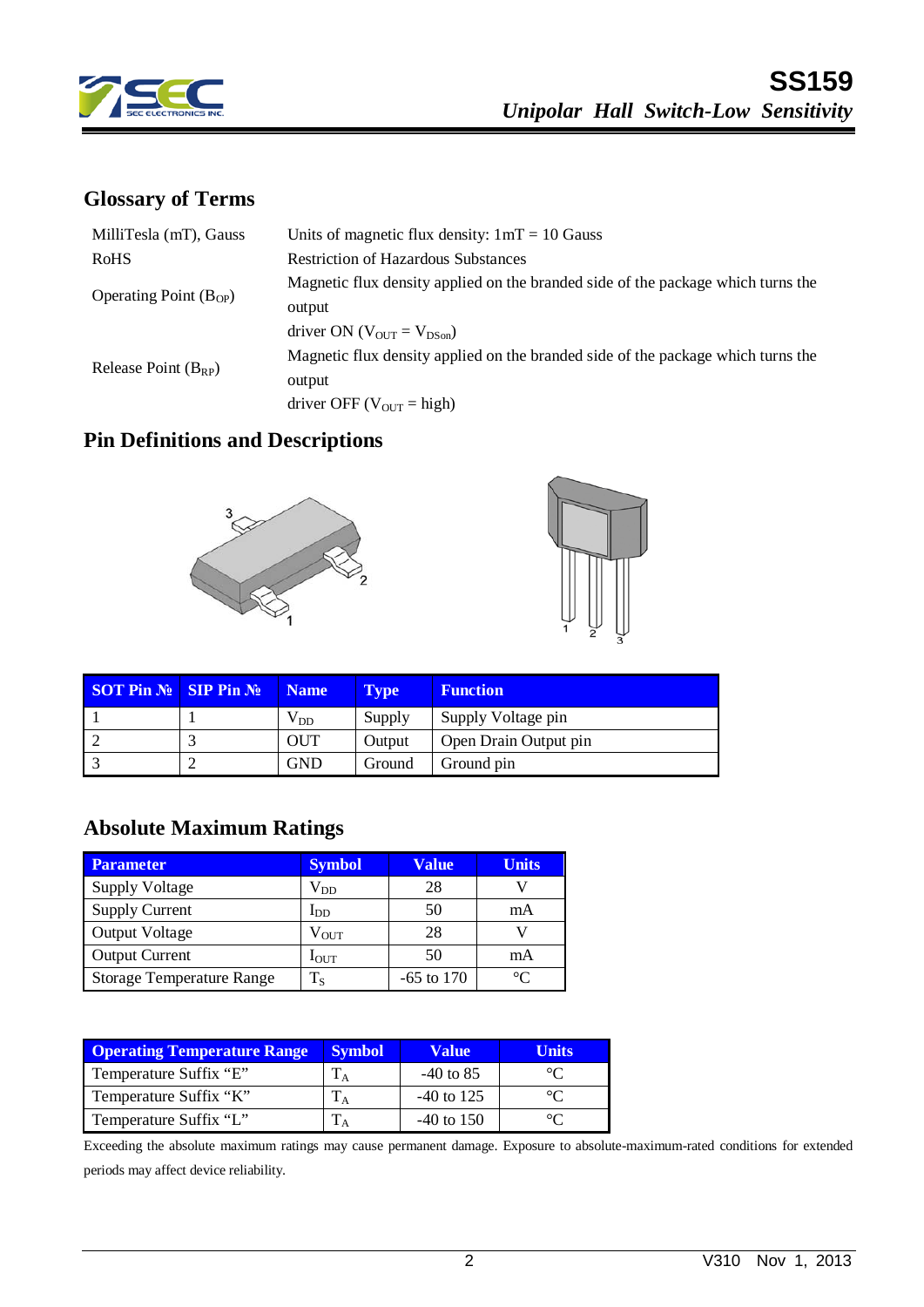

### **General Electrical Specifications**

DC Operating Parameters  $T_A = 25^{\circ}C$ ,  $V_{DD} = 3.5V$  to 24V (unless otherwise specified)

| Parameter                        | <b>Symbol</b> | <b>Test Conditions</b>              | <b>Min</b> | Typ  | <b>Max</b> | <b>Units</b> |
|----------------------------------|---------------|-------------------------------------|------------|------|------------|--------------|
| <b>Supply Voltage</b>            | $\rm V_{DD}$  | Operating                           | 3.5        |      | 24         | V            |
| <b>Supply Current</b>            | $I_{DD}$      | $B < B_{RP}$                        | 1.5        | 2.5  | 5          | mA           |
| <b>Output Saturation Voltage</b> | $V_{DSon}$    | $I_{OUT} = 20mA, B > B_{OP}$        |            | 0.4  | 0.5        | V            |
| <b>Output Leakage Current</b>    | $1_{OFF}$     | $B < B_{RP}$ V <sub>OUT</sub> = 24V |            | 0.01 | 10         | $\mu A$      |
| <b>Output Rise Time</b>          | $t_{r}$       | $R_L = 1k\Omega$ , $C_L = 20pF$     |            | 0.25 |            | $\mu s$      |
| <b>Output Fall Time</b>          | tf            | $R_L = 1k\Omega$ , $C_L = 20pF$     |            | 0.25 |            | $\mu s$      |

# **Magnetic Specifications**

DC Operating Parameters  $V_{DD} = 3.5V$  to 24V (unless otherwise specified)

| <b>Package</b> | <b>Parameter</b>       | <b>Symbol</b> | <b>Test Conditions</b>             | <b>Min</b> | <b>Typ</b> | <b>Max</b> | <b>Units</b> |
|----------------|------------------------|---------------|------------------------------------|------------|------------|------------|--------------|
| <b>UA</b>      | <b>Operating Point</b> | $B_{OP}$      | $Ta = 25^{\circ}C$ , Vdd= $12V$ DC | 100        | 125        | 150        | G            |
|                | <b>Release Point</b>   | $B_{RP}$      |                                    | 60         | 85         | 110        | G            |
|                | <b>Hysteresis</b>      | $B_{H YST}$   |                                    |            | 40         |            | G            |
| <b>SO</b>      | <b>Operating Point</b> | $B_{OP}$      | $Ta = 25^{\circ}C$ , Vdd= $12V$ DC | $-150$     | $-125$     | $-100$     | G            |
|                | <b>Release Point</b>   | $B_{RP}$      |                                    | $-110$     | $-85$      | $-60$      | G            |
|                | <b>Hysteresis</b>      | $B_{H YST}$   |                                    |            | 40         |            | G            |

# **Output Behavior versus Magnetic Pole**

DC Operating Parameters  $T_A = -40^{\circ}C$  to 150°C,  $V_{DD} = 3.5V$  to 24V (unless otherwise specified)

| <b>Test Conditions (UA)</b> | <b>Test Conditions (SO)</b> | OUT  |
|-----------------------------|-----------------------------|------|
| $B < B_{RP}$                | $B > B_{RP}$                | High |
| B > B <sub>OP</sub>         | B < B <sub>OP</sub>         | Low  |

The SOT-23 device is reversed from the UA package. The SOT-23 output transistor will be turned on(drops low) in the presence of a sufficiently strong North pole magnetic field applied to the marked face.



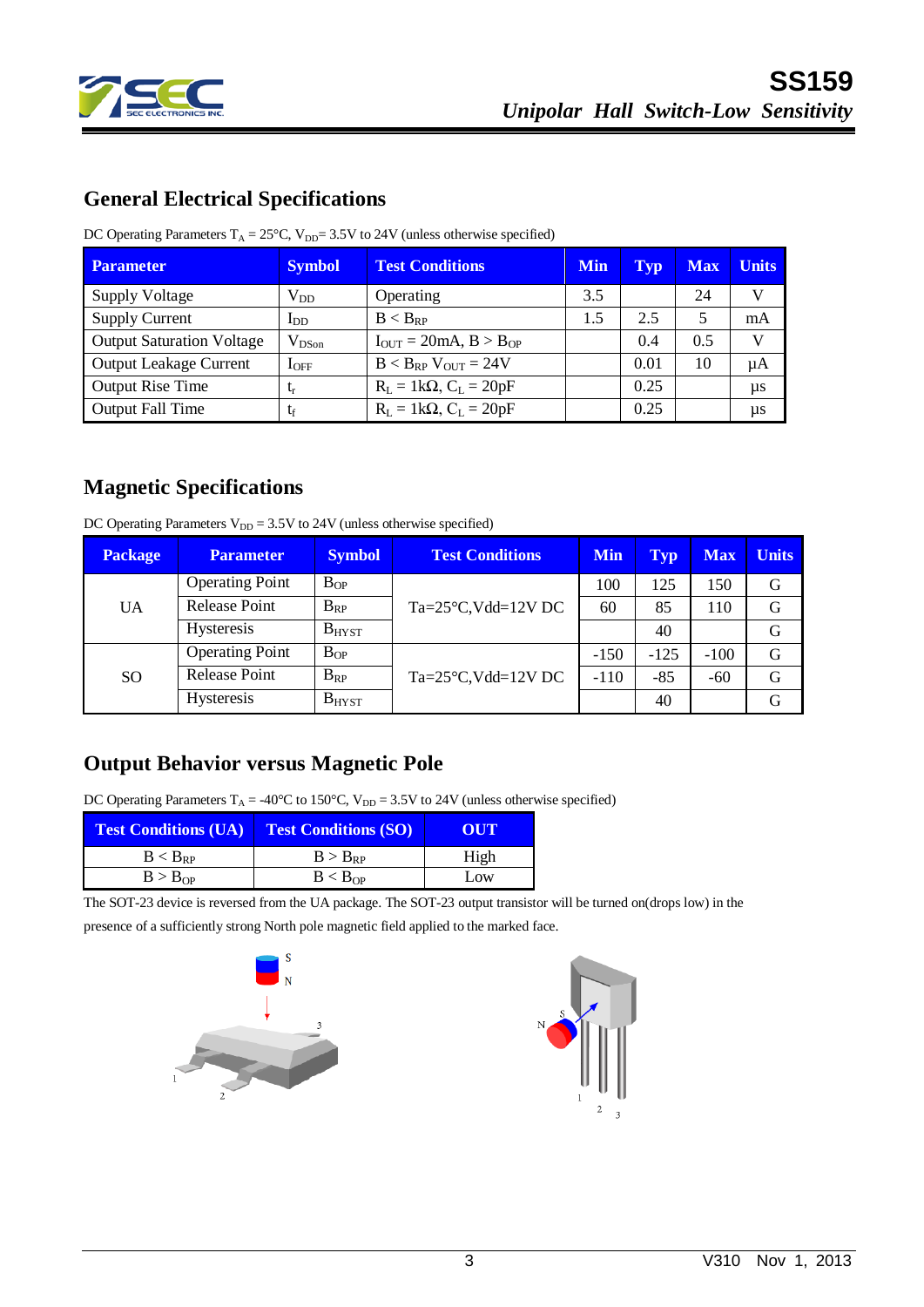

#### **Application Information**

**Typical Three-Wire Application Circuit**



**Automotive and Harsh, Noisy Environments Three-Wire Circuit**



# **Application Comments**

For proper operation, a 100nF bypass capacitor should be placed as close as possible to the device between the  $V_{DD}$ and ground pin.

For reverse voltage protection, it is recommended to connect a resistor or a diode in series with the V<sub>DD</sub> pin.

When using a resistor, three points are important:

- the resistor has to limit the reverse current to 50mA maximum ( $V_{CC}$  / R1  $\leq$  50mA)
- the resulting device supply voltage  $V_{DD}$  has to be higher than  $V_{DD}$  min ( $V_{DD} = V_{CC} R1.I_{DD}$ )
- the resistor has to withstand the power dissipated in reverse voltage condition ( $P_D = V_{CC}^{2/2} R1$ )

When using a diode, a reverse current cannot flow and the voltage drop is almost constant  $(\approx 0.7V)$ .

Therefore, a 100 Ω /0.25W resistor for 5V application and a diode for higher supply voltage are recommended.

When a weak power supply is used or when the device is intended to be used in noisy environment, it is recommended the second figure above is used.

The low-pass filter formed by R1 and C1 and the Zener diode Z1 bypass the disturbances or voltage spikes occurring on the device supply voltage  $V_{DD}$ . The diode D1 provides additional reverse voltage protection.

Both solutions provide the required reverse voltage protection.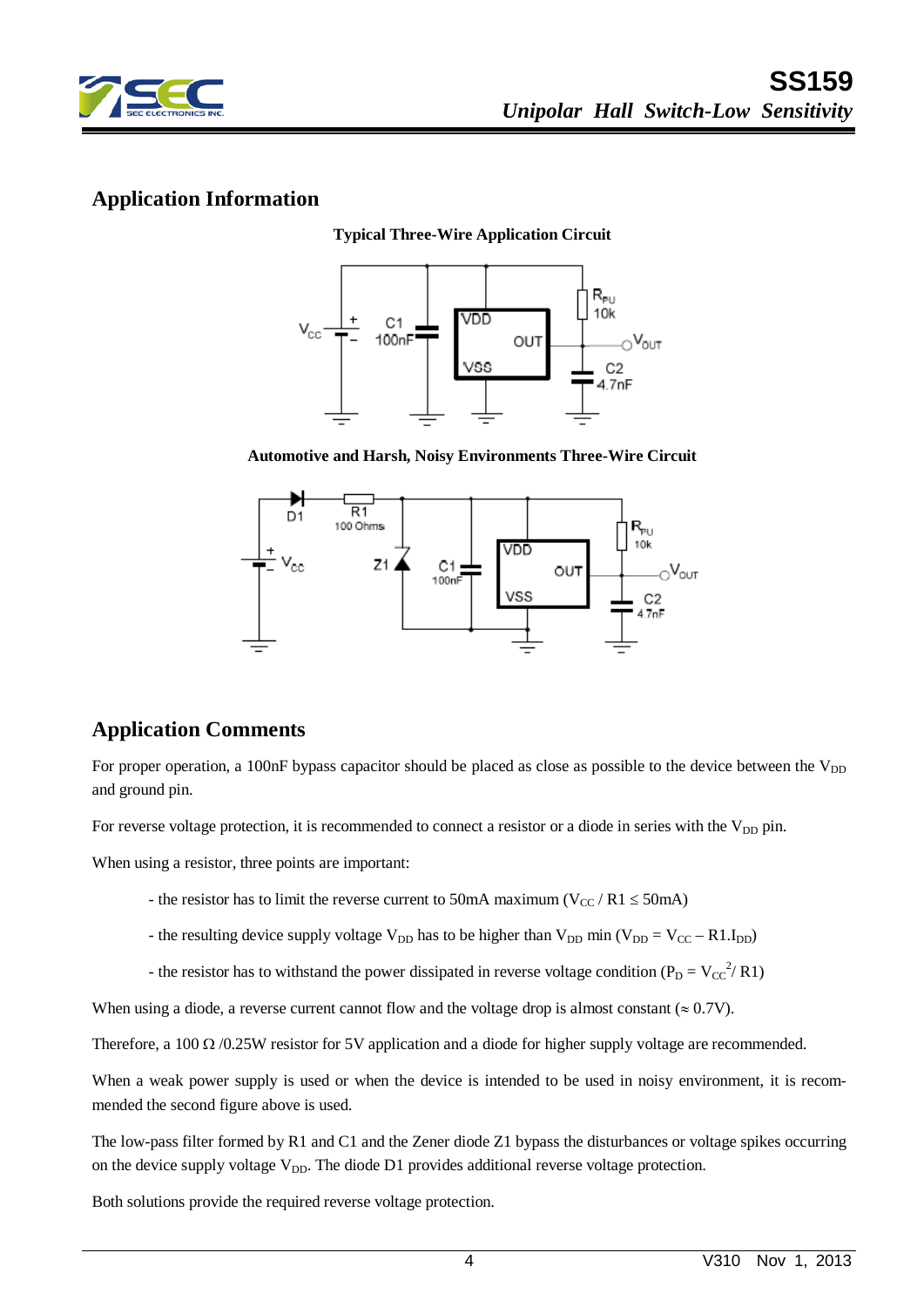

2.13 1.87

0.84(Nom)

 $0.38 \pm 0.01$ 

**Sensor Location**

1 2 3

1.00  $, 1.20$ 

#### **ESD Precautions**

Electronic semiconductor products are sensitive to Electro Static Discharge (ESD). Always observe Electro Static Discharge control procedures whenever handling semiconductor products.

# **Package Information**

#### **Package UA, 3-Pin SIP:**





- **2). Leads must be free of flash and plating voids ;**
- **3). Do not bend leads within 1 mm of lead to package**